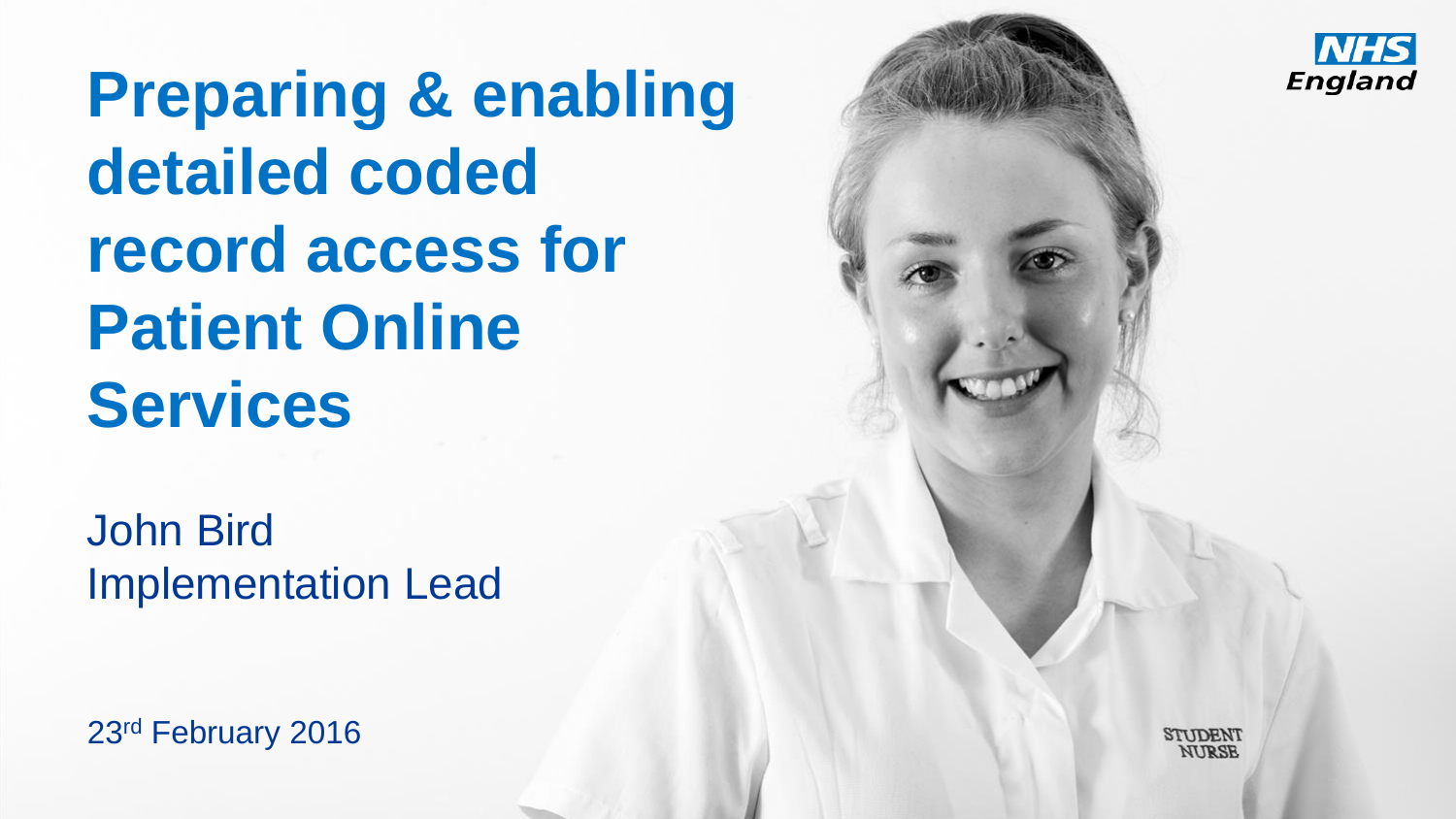## **Today's objectives**



- Clarify the GMS regulations & PMS agreements
- Explain what detailed coded record access is
- Discuss coded items/non coded items
- Points consider before providing detailed coded record access
- Action plans what practices can do to enable more easily
- What help is available and further sources of support and guidance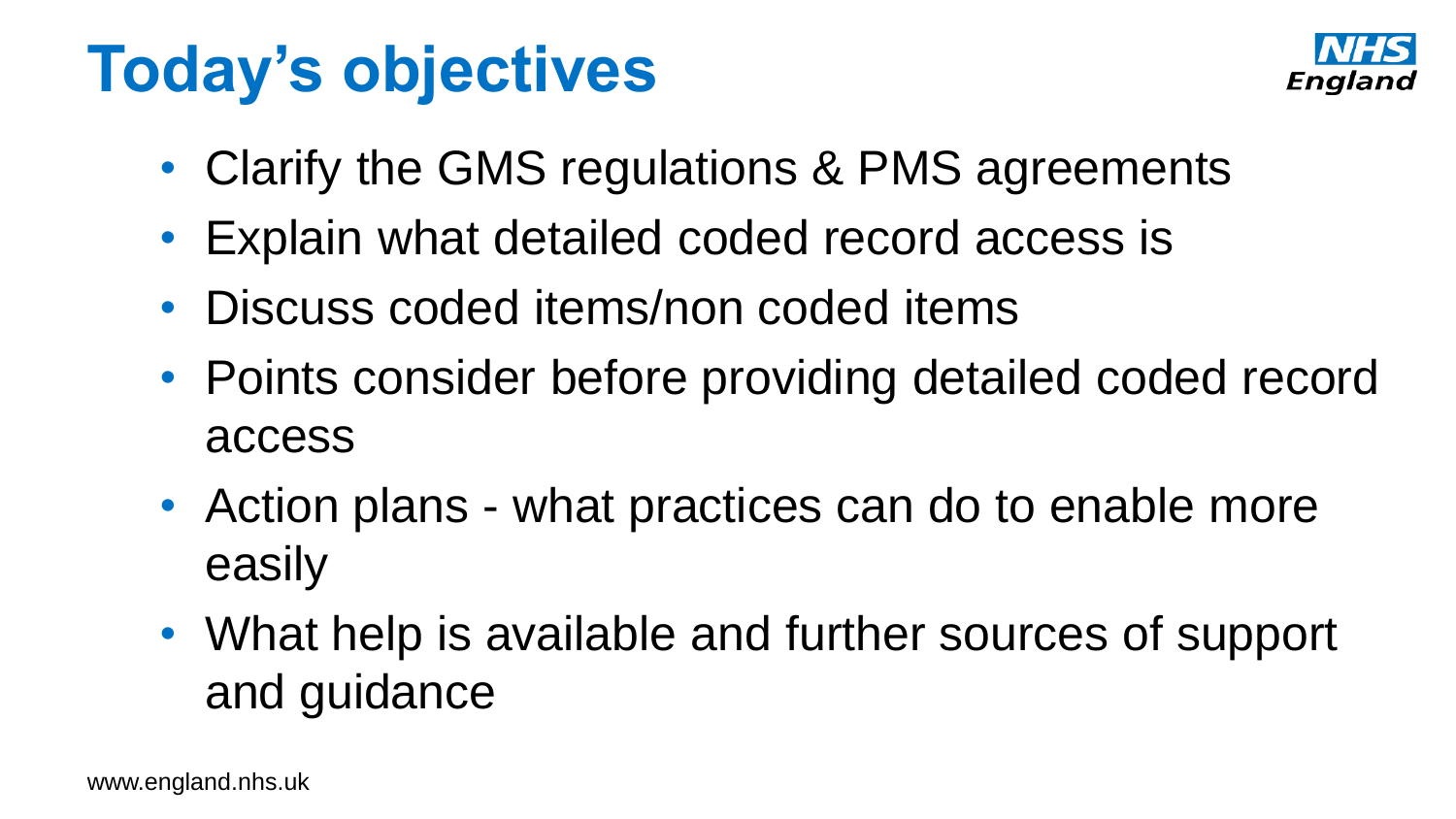## **2015/16 Contract Commitments**



"(2A) A contractor must promote and offer to its **registered patients, in circumstances** where the **medical records of its registered patients** are held on the contractor's computerised clinical systems, the facility for any such patient to access online all information from the patient's medical record which is held in coded form unless –

(a) in the reasonable opinion of the contractor, access to such information would not be in the patient's best interests because it is likely to cause serious harm to –

(i) the patient's physical or mental health, or

(ii) the physical or mental health of any other person;

- (b) the information includes a reference to any third party who has not consented to its disclosure; or
- (c) the information in the patient's medical record contains a free text entry and it is not possible under the contractor's computerised clinical systems to separate that free text entry from other information in that medical record which is held in coded form.";

www.england.nhs.uk 3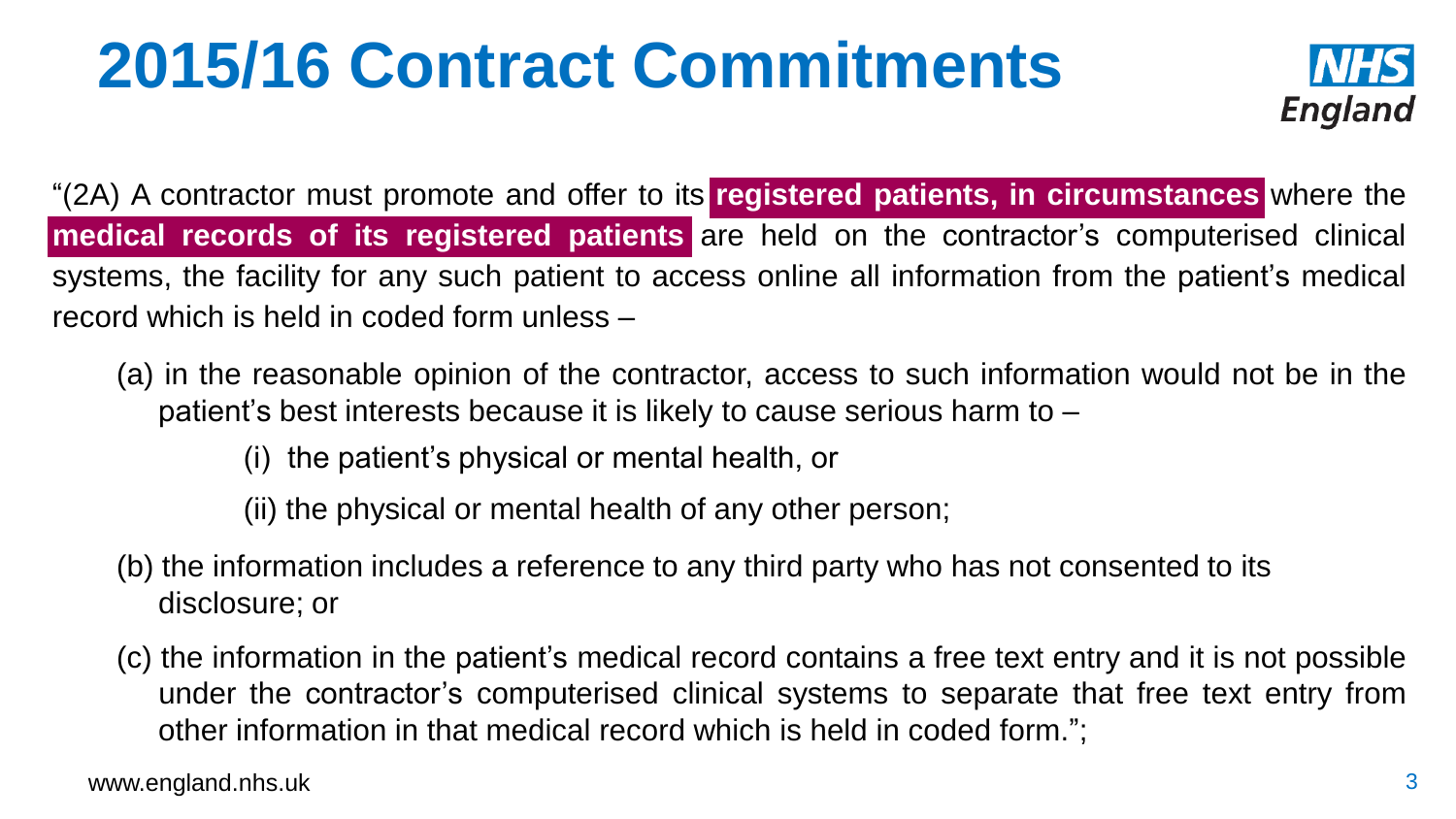## **GMS/PMS Requirements 2015/16**



From April 2015, **practices will be required to also** 

**offer online access to all detailed information**,

i.e. information that is held in a coded form within

the patient's medical record.

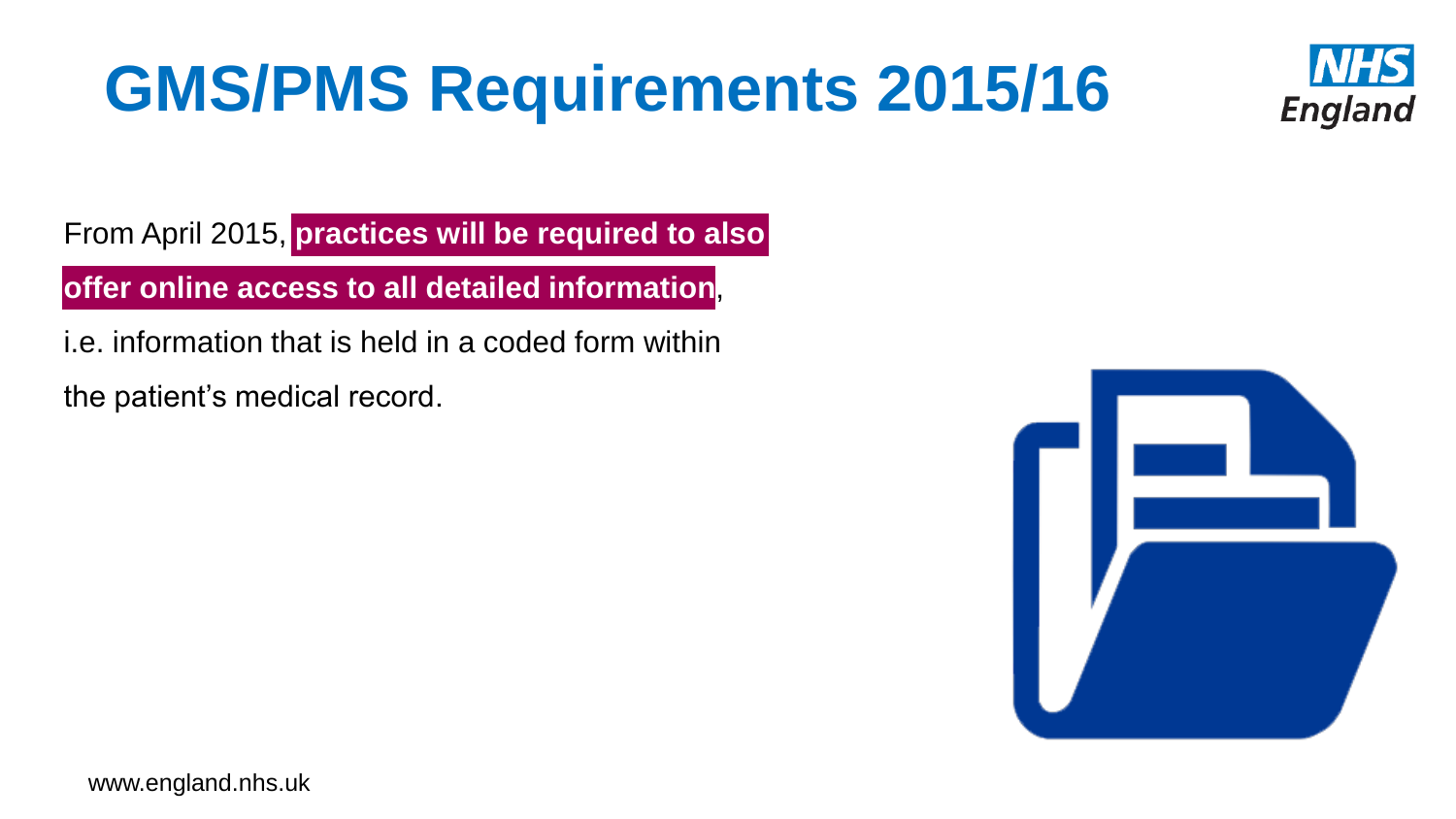## **Detailed coded data example**



For clarity - all this coded data will be from the day electronic records started i.e. no 'date from' option.



**Demographics** 



Allergies/Adverse Reactions



Immunisations

**Results** (numerical values and normal range)



Values (BP, PERF)



**Medication** (dose, quantity and last issued date)



Problems/Diagnoses



Procedure Codes

(medical or surgical) and codes in consultation (signs, symptoms)



Codes showing referral made or letters received (no attachments)



Other Codes (ethnicity, QOF)

www.england.nhs.uk Some of the information in list above will depend on what your clinical system is able to routinely display.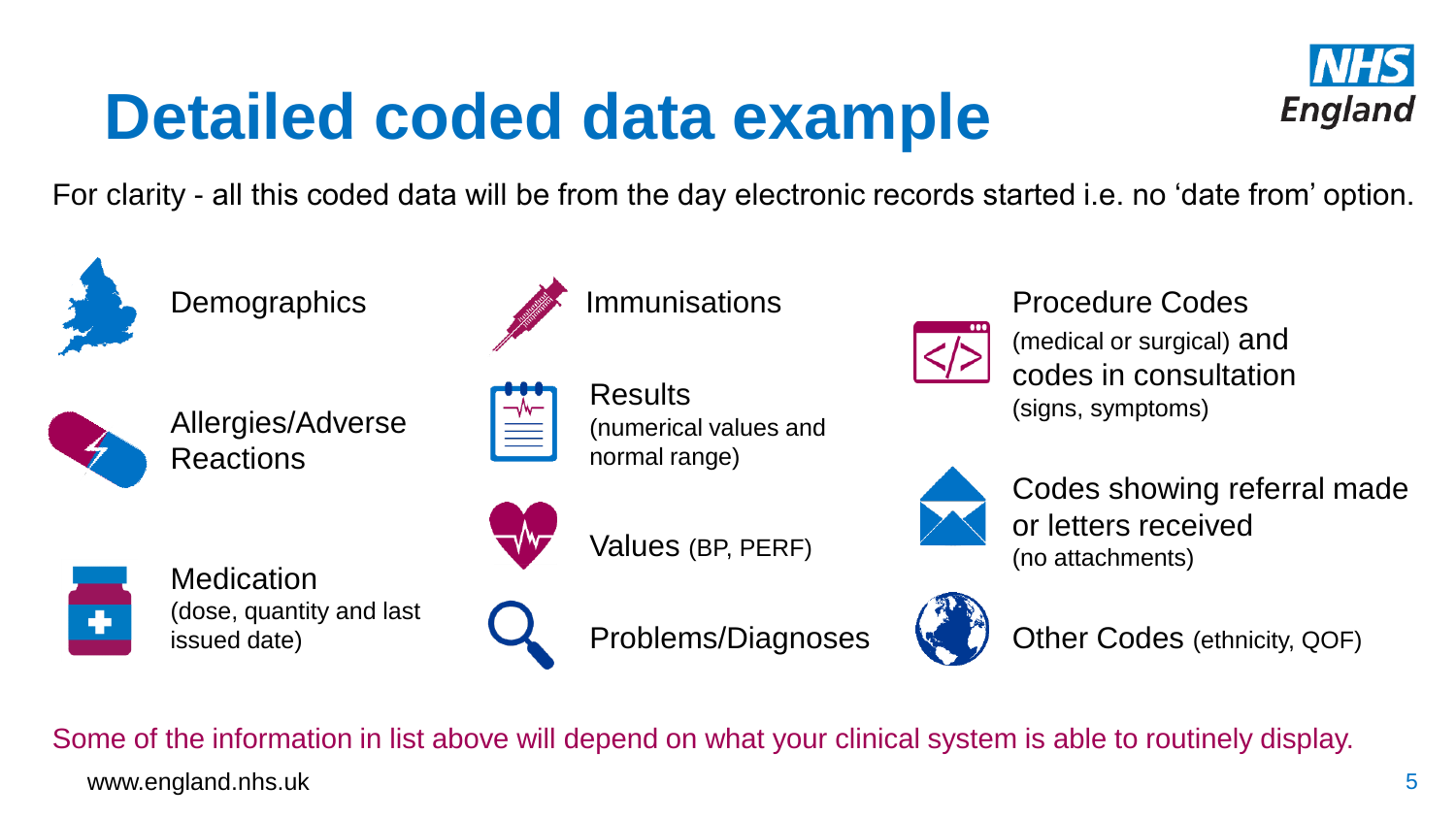## **Not required from detailed coded data example**





**Free Text Letters and Attachments**



**Administrative Items**

- Diary Entries/Recalls
- Special Notes/Warnings
- Tasks/Emails/Internal Messages

**NHS** 

England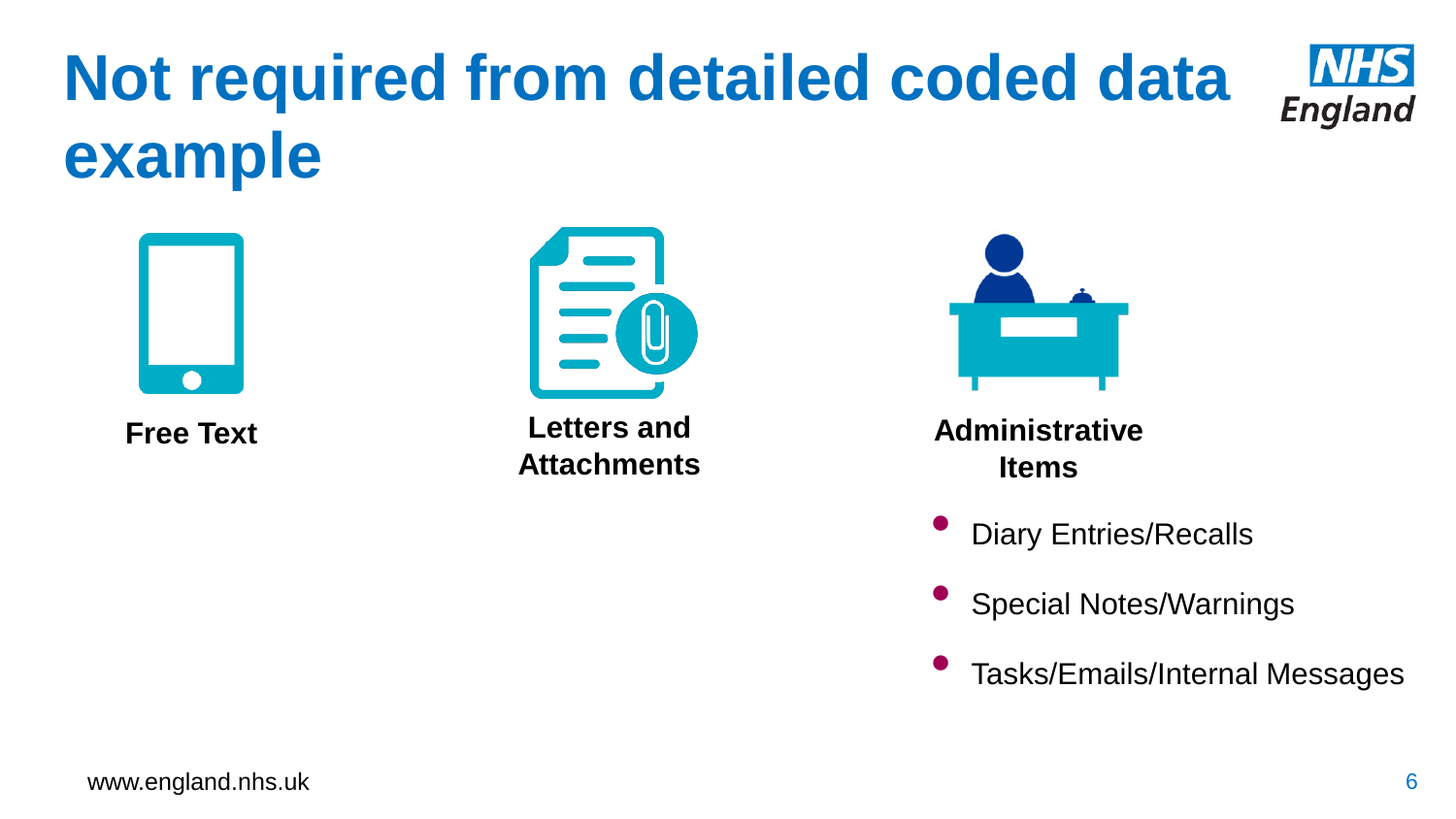# **ICO advice**



- Practice must comply with data protection act
- All staff who process/enable access must have had training in policy & procedures (awareness of risks)
- If there was a complaint the Information Commissioner's Office would want to check that practice had safe policy & procedures in place
- Practice should communicate at what stage they are at in process of offering access (this should not detract from completing subject access request where this is appropriate)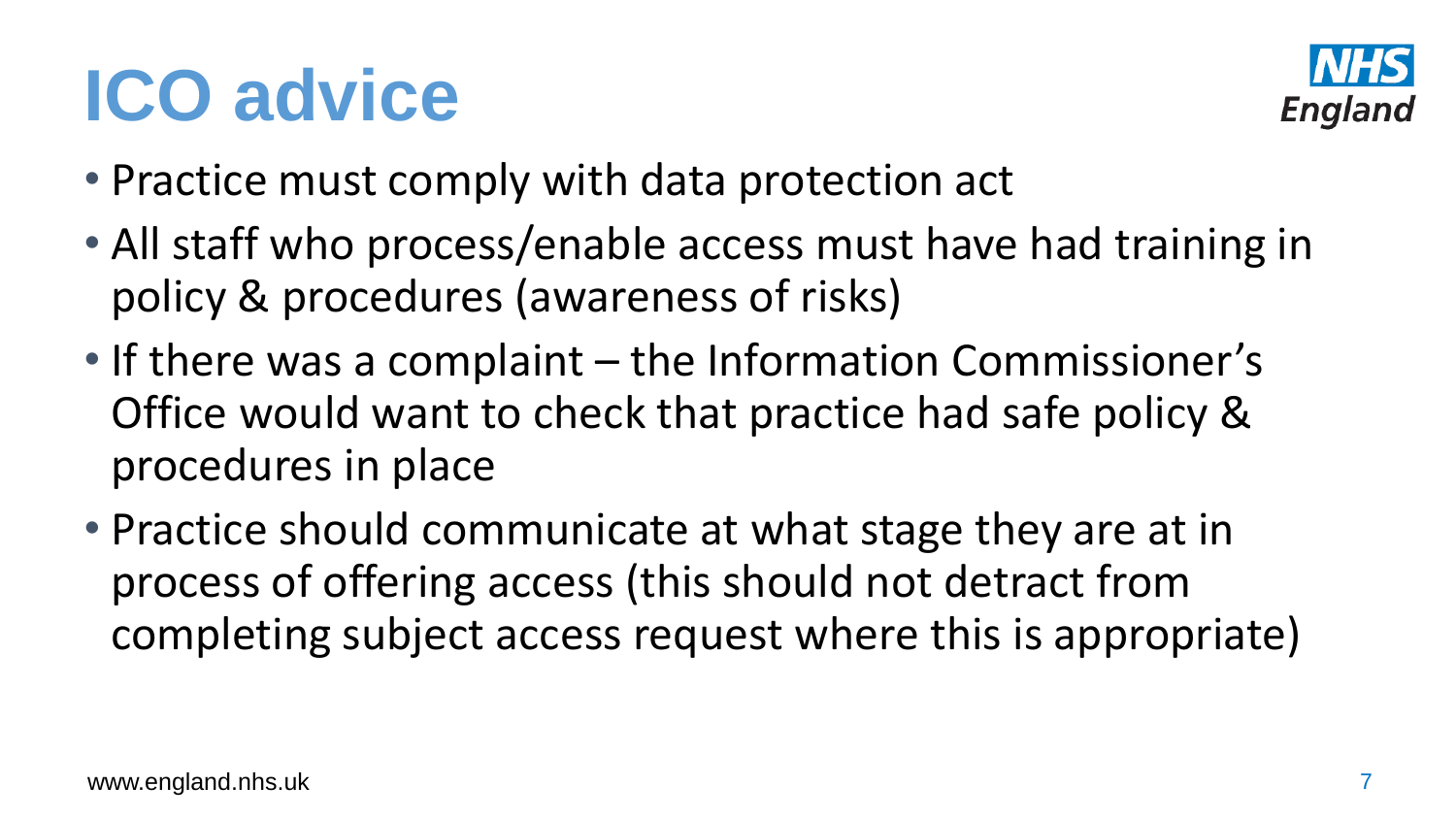

**Ensuring a patient's notes are**  ready to be **shared**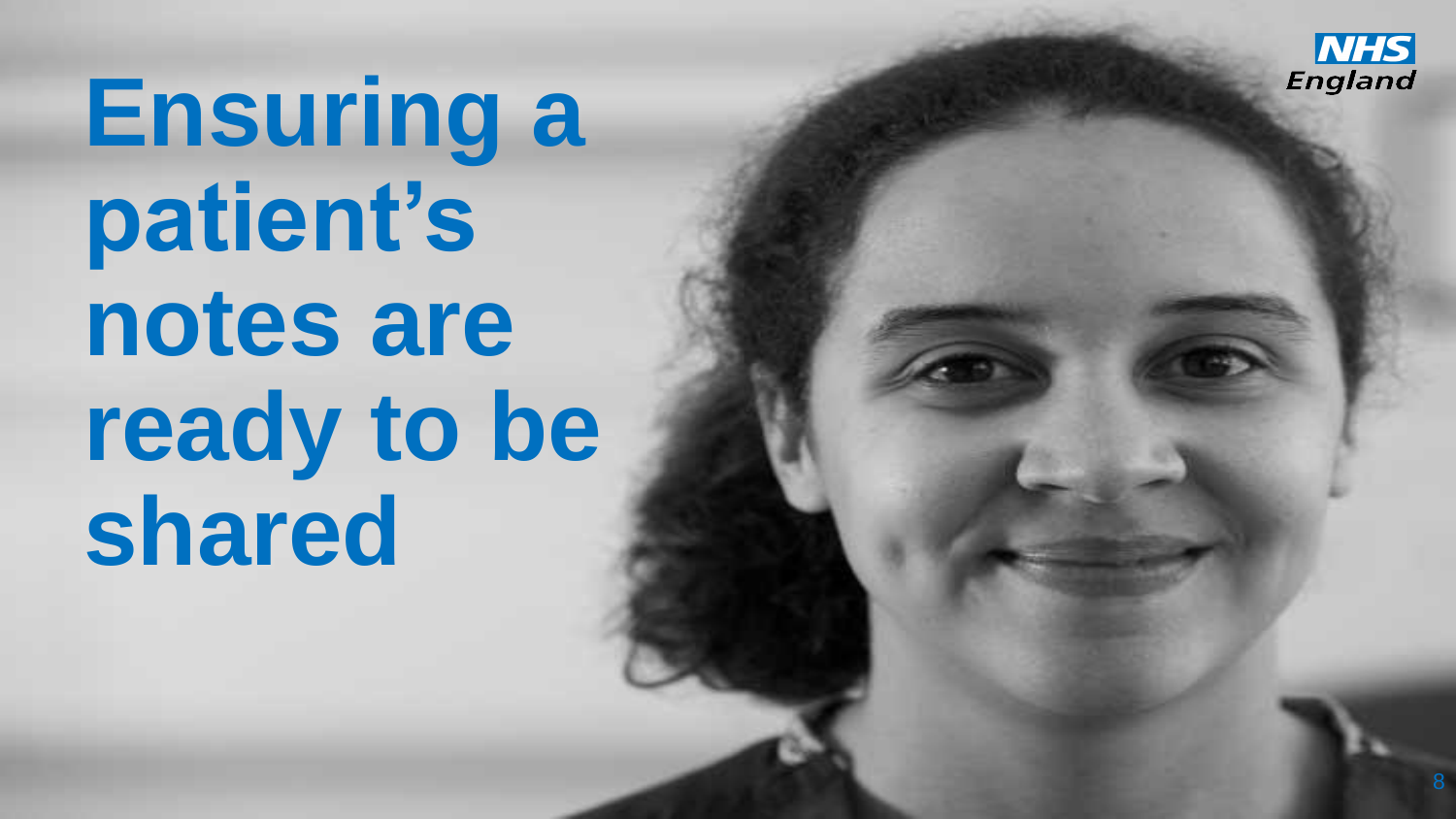

## **What practices need to consider**

- **Before enabling DCRA at a practice level, the practice need to have made a decision about how to enable records access**
- **Before enabling at an individual patient level, the practice needs to decide which patient groups they will start off offering unless patients ask:**
- **Important points to remember:**
	- **Third Party Information**
		- Must be excluded as required by data protection act and common law duty of practice (same as with SARs)
	- **Sensitive Codes** 
		- Examples include sexual & reproductive health, child and adult safeguarding, domestic violence and criminal activity
		- These codes may need to be excluded or discussed with the patient to decide whether access is appropriate for example coercion and proxy access
	- **Free Text**
		- Whilst not required it can add meaning, especially to blood test results for example.

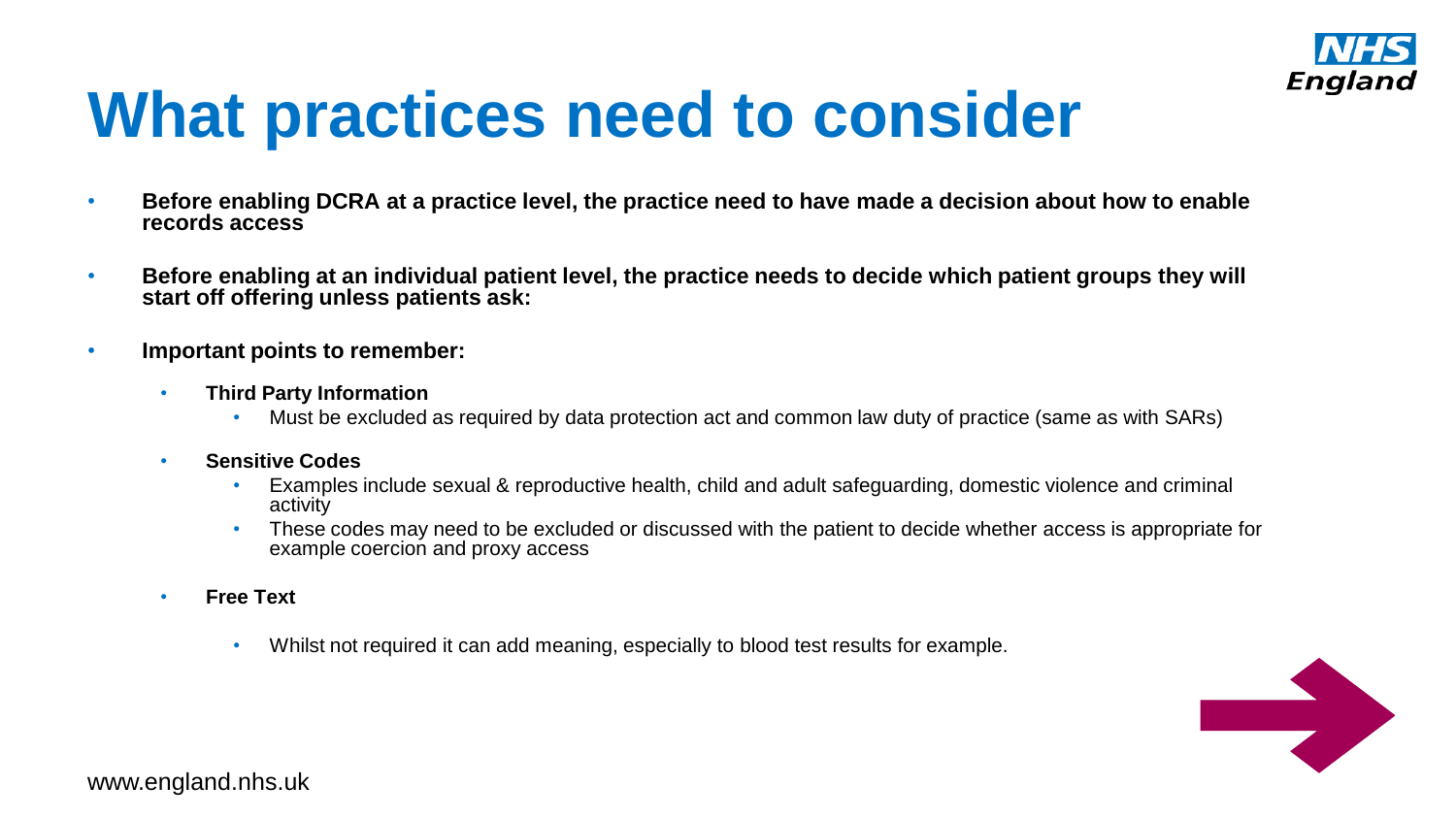### **ACTION PLAN - ENABLING DCRA WITHIN EMIS**



*WHERE APPROPRIATE CSU'S WITHIN YOUR AREA MAY BE AVAILABLE TO ASSIST YOU IN THIS*

### **Practice agreement to enable made. Clinical and managerial leads identified.**

- 1. Ensure Policies and Procedures are in place:
	- a. [ID Verification](http://elearning.rcgp.org.uk/course/view.php?id=181§ion=2)
	- b. Registration Process
	- c. [Proxy access,](http://elearning.rcgp.org.uk/course/view.php?id=181§ion=3) [Coercion &](http://elearning.rcgp.org.uk/course/view.php?id=181§ion=1) [Children's Access](http://elearning.rcgp.org.uk/course/view.php?id=181§ion=4)
- 2. Staff training & awareness of System Functionality
	- how to enable DCRA at specific levels within the System
		- a. Organisational Level
		- b. Patient Level (Noting that there are some inconsistencies in the order of options)

#### **3. Enable at an Organisational Level**

- 4. Have an established process for screening notes for suitability of sharing
- 5. Pilot with known patient(s) i.e. members of PPG, long term condition patients
- 6. Incorporate any changes/improvements that may be necessary following the Pilot phase
- 7. Promote Service to all Patients to encourage take up
- 8. Capture & Monitor any Benefits to share

#### www.england.nhs.uk

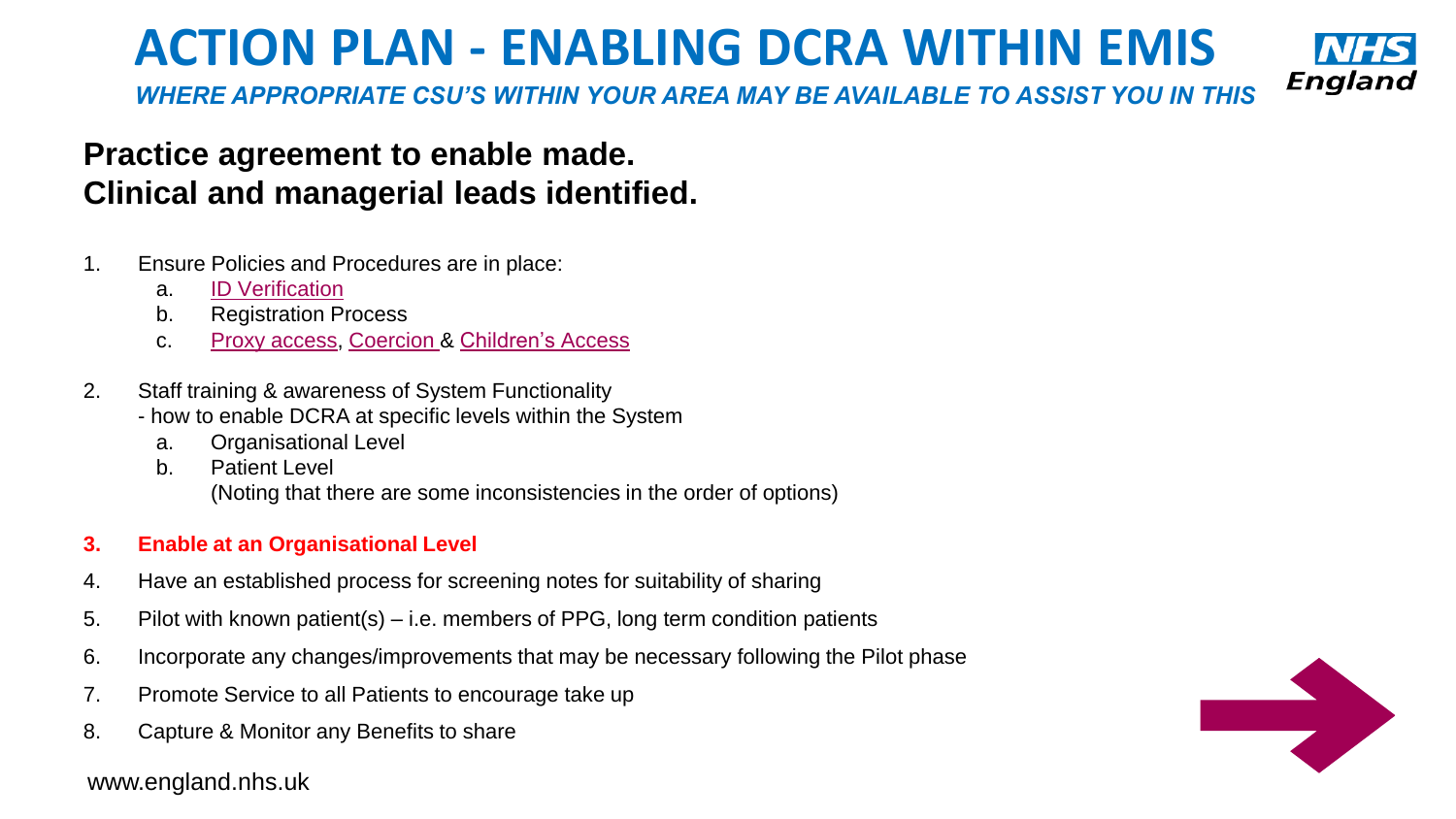## **EMIS considerations before enabling DCRA**



**When you turn DCRA on at the practice level any patient that has DCRA enabled at the patient level will immediately get access to their detailed coded record.**

- Only enable DCRA if
	- You are sure that none of your patients have the DCRA setting enabled at the patient level **OR**
	- Patients with DCRA enabled have already been fully consented and had their record checked **OR**
	- Irrespective of patient level settings you have already consented all patients for full record access and checked their record.

If you are unsure of what level of access your patients are set to then you can call support who will run a search in the background and give you a breakdown (note there is a known error w the PFS searches in Web so can't be used)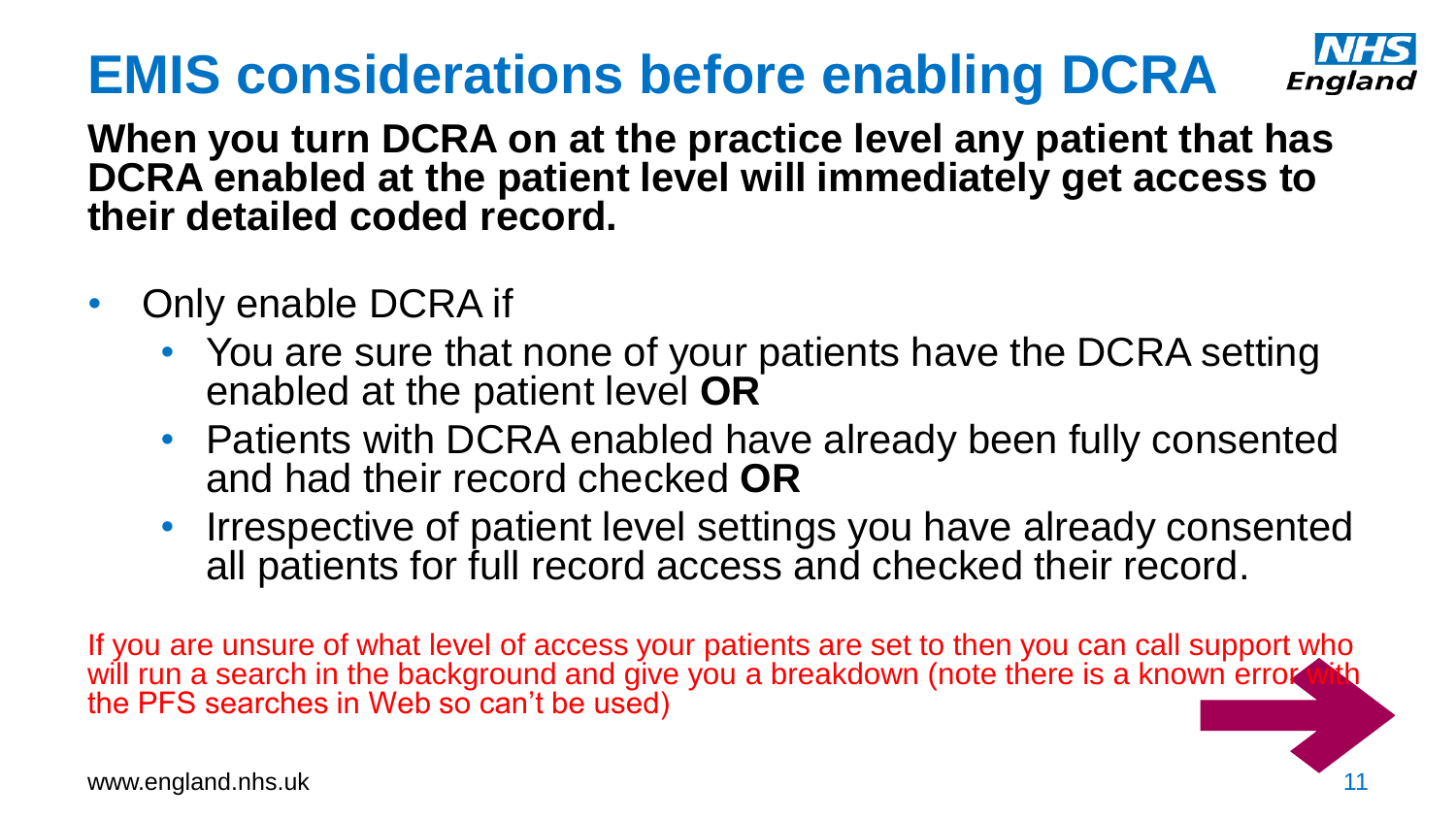## **Where to get help and support?**



- System suppliers
- RCGP: guidance, checklists, practical tools and elearning modules
- NHS England national support centre:
	- Case studies
	- Frequently asked questions
	- Contact details for Implementation Leads and Digital Clinical Champions
	- Materials for patients
	- Email help line